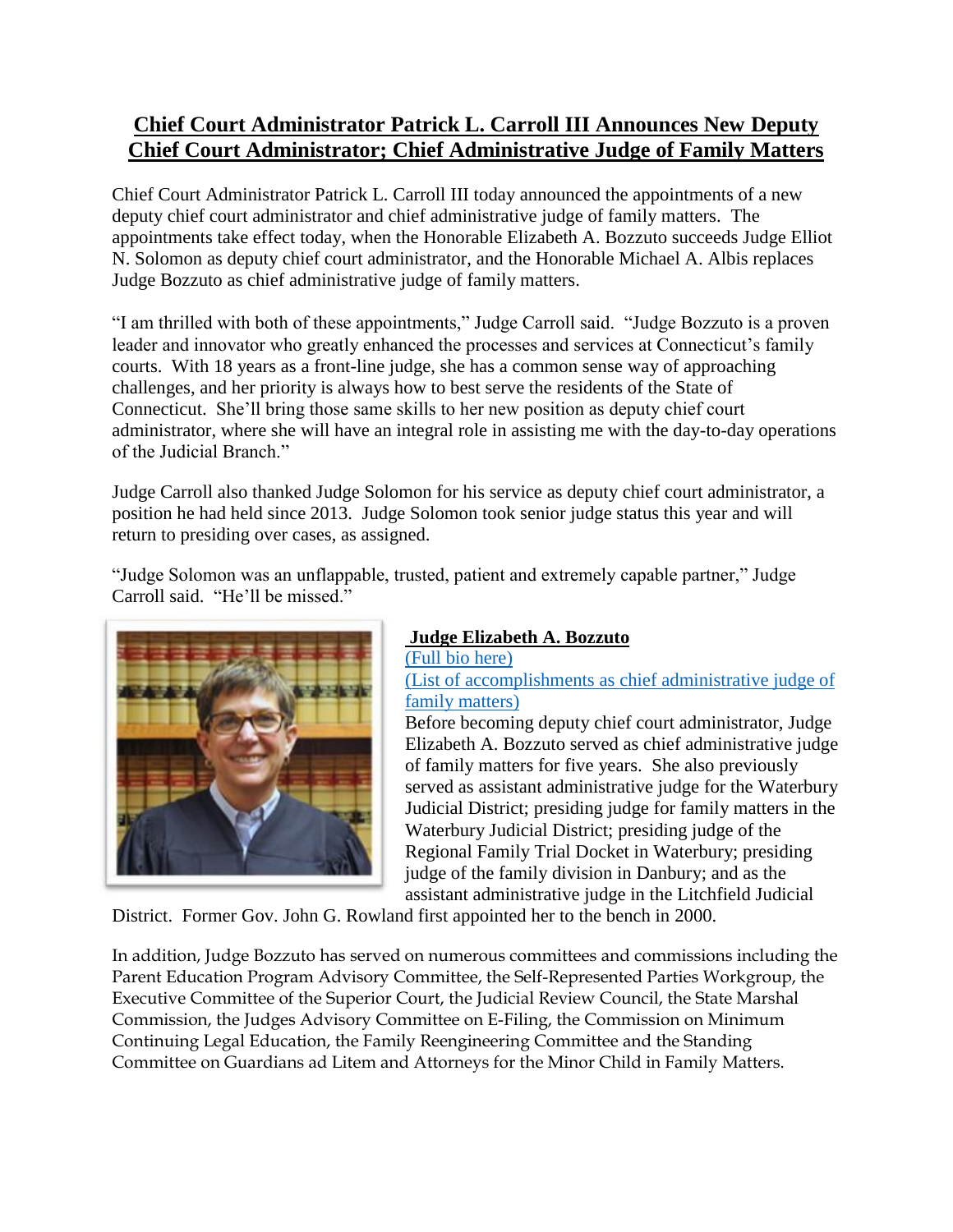A Watertown resident, Judge Bozzuto received her bachelor's degree from Manhattanville College in 1985. She was awarded her *juris doctor* from Western New England College School of Law in 1988, and in 1991, she received a certificate from the National Institute of Trial Advocacy at Hofstra University. Before her appointment to the bench, Judge Bozzuto was a partner at the law firm of Secor, Cassidy and McPartland P.C. As a practicing attorney, Judge Bozzuto specialized in civil litigation, with an emphasis on insurance defense and family law. She was admitted to the State of Connecticut Bar, in 1988; the U.S. District Court, District of Connecticut, in 1989; and the U.S. Court of Appeals, 2nd Circuit, in 1992.

"I am honored that Judge Carroll has chosen me to succeed my friend and mentor, Judge Elliot Solomon, as deputy chief court administrator. Throughout my tenure as chief administrative judge of the family division, we have worked hard to streamline the process and to ensure that every party has the opportunity to be heard. I am confident that Judge Albis will continue to improve family court. My new role as the deputy chief court administrator will bring many new challenges, and I look forward to working with Judge Carroll to resolve them. My goal has always been to best serve the residents of this state."



## **Judge Michael A. Albis** [\(Full bio here\)](https://jud.ct.gov/HomePDFs/Michael_Albis_Bio.pdf)

Judge Michael A. Albis, who lives in East Haven, graduated from Yale University in 1975 with a bachelor of arts and earned his *juris doctor* from the University of Connecticut School of Law in 1978.

Gov. Dannel P. Malloy nominated Judge Albis to the bench in January 2013, and the General Assembly approved his nomination on March 6, 2013. As a judge, he has been assigned to New Britain's Geographical Area Courthouse No. 15, the family division of Hartford Superior Court, and most recently, the Middlesex Judicial District.

He previously served a term as presiding judge of the Middlesex Judicial District Regional Family Trial Docket, which handles complex family matters referred by trial courts around the state. In addition to his duties as chief administrative judge of the family division, he currently serves as the presiding judge of the Middlesex Judicial District's family division and as the assistant administrative judge.

Judge Albis has served as a member of the General Assembly's Task Force to Improve Access to Legal Counsel in Civil Matters and as a member of a committee consisting of representatives of the Superior and Probate court systems; the committee addressed issues created by the overlapping jurisdiction between the two courts in matters affecting children.

Before his appointment as a judge, he was in private practice as a principal in the firm of Hilcoff & Albis, LLC in East Haven. In addition, he was the probate judge for the East Haven District